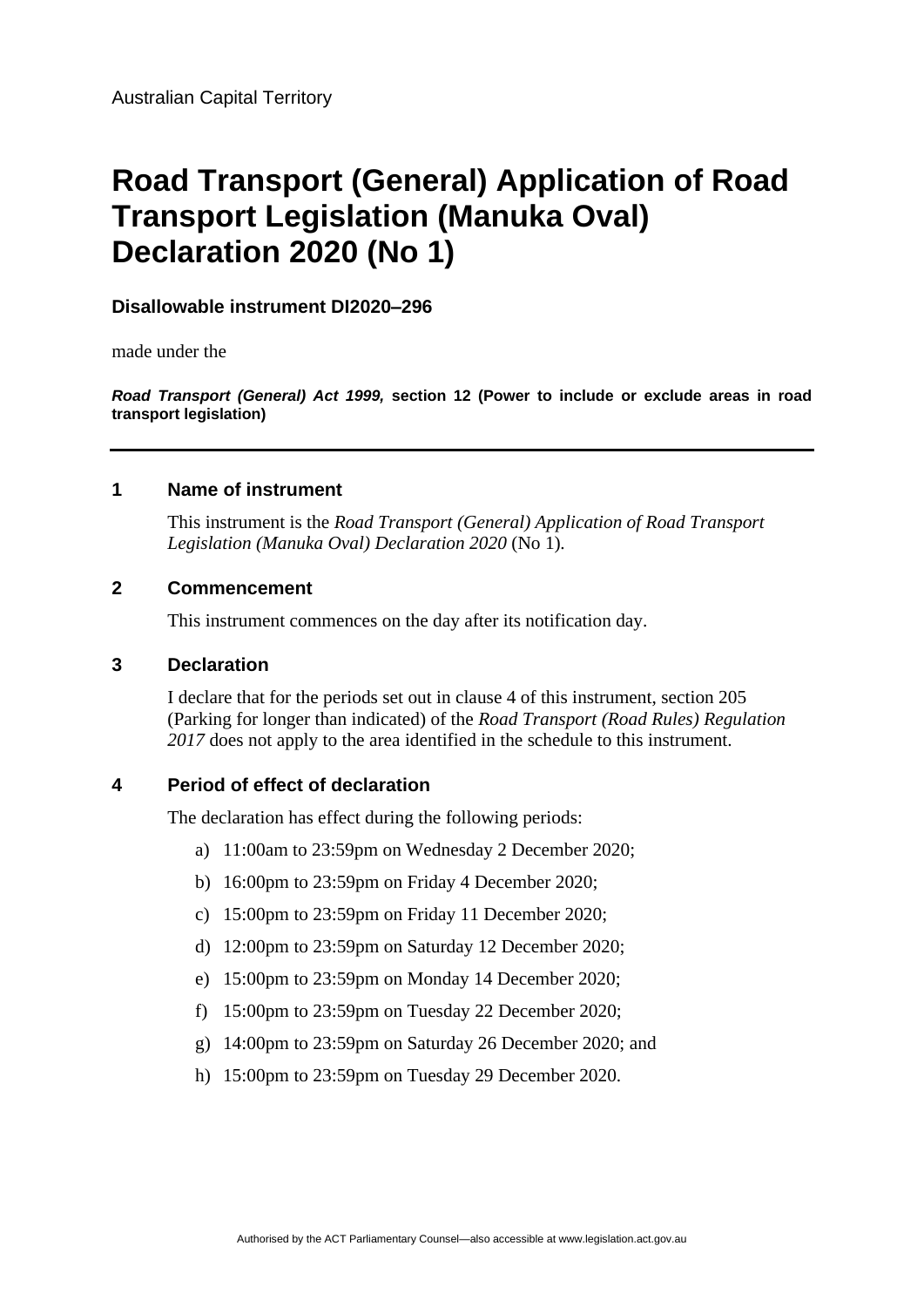## **5 Expiry**

This instrument expires on 30 December 2020.

Chris Steel MLA Minister for Transport and City Services 16 November 2020